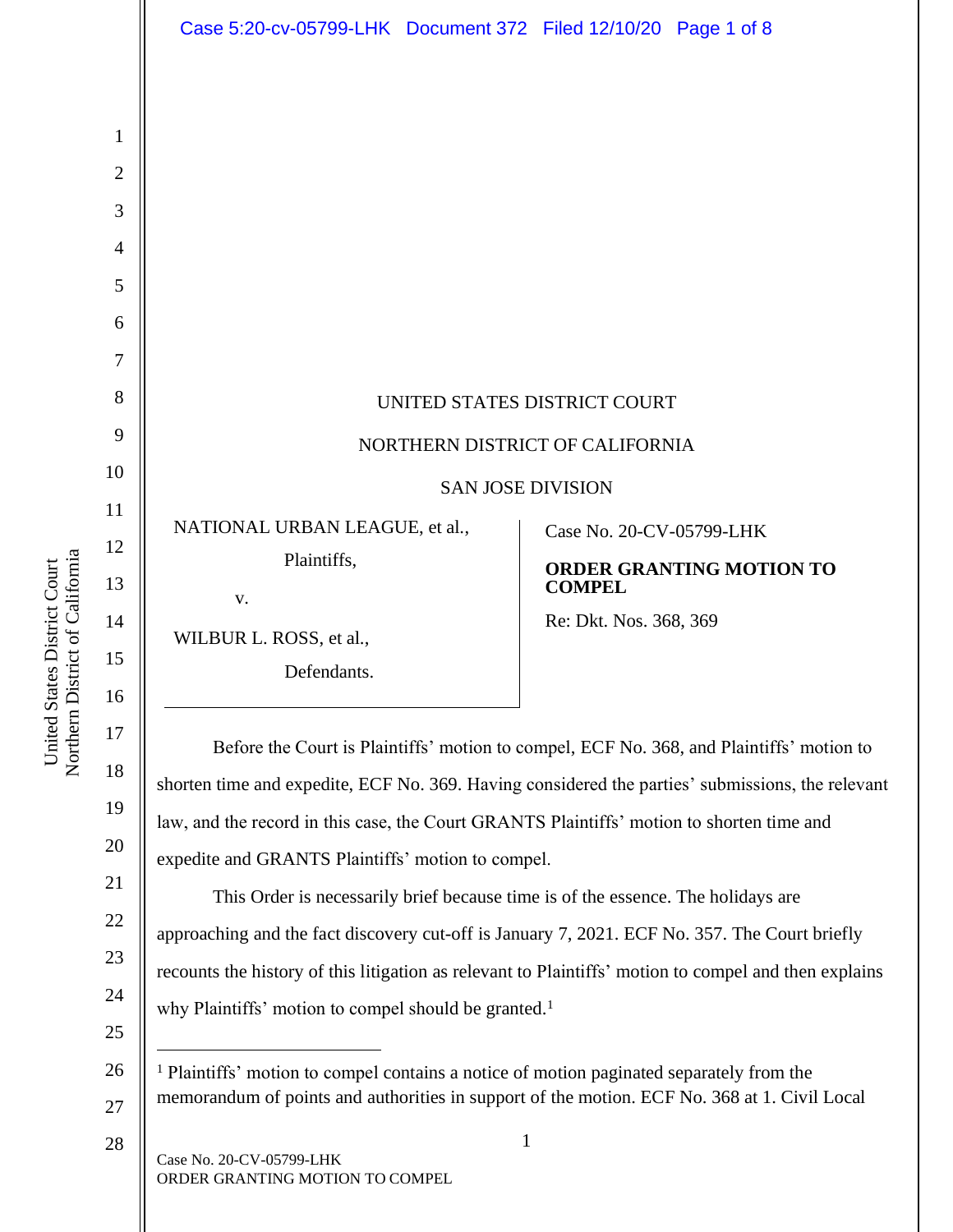## **I. BACKGROUND**

1

2

3

4

5

6

7

8

9

10

11

12

13

14

15

16

17

18

19

20

21

22

23

24

25

Plaintiffs filed suit on August 18, 2020. ECF No. 1. Throughout this litigation, Defendants' position has been that Defendants' Replan of the 2020 Census is necessary to meet two statutory deadlines: (1) the December 31, 2020 deadline for the Secretary of Commerce's report to the President on congressional apportionment figures, followed by the President's transmittal of those figures to Congress by January 11, 2021; and (2) the April 1, 2021 deadline for the Secretary's report to the states for the purpose of state redistricting. *See* ECF No. 208 at 3 (summarizing deadlines).

After the Court enjoined the Replan under the Administrative Procedure Act, Defendants successfully sought a stay of the Court's order from the United States Supreme Court. *See Ross v. National Urban League*, No. 20A62 (U.S. Oct. 13, 2020). Before the Supreme Court, Defendants represented that they would quickly process Census data to meet the December 31, 2020 and April 1, 2021 deadlines and to allow states to meet their own "contingent redistricting deadlines." Defs. Reply in Support of App. for a Stay at 11 ("Defs. Reply"), *Ross v. National Urban League*, No. 20A62 (U.S. Oct. 10, 2020). Defendants specifically cited "sworn testimony in the record . . . of the government's ability to meet the statutory deadline on its proposed schedule." Defs. Stay App. at 8, *National Urban League* (U.S. Oct. 7, 2020). Even so, Defendants have since represented that they can no longer meet the December 31, 2020 deadline. *See* Oral Arg. Tr. at 6:16–7:3, *Trump v. New York*, No. 20-366 (U.S. Nov. 30, 2020) ("[W]e are not currently on pace to send the report to the President by the year-end statutory deadline.").

After the Supreme Court's stay, Plaintiffs sought discovery on their Enumeration Clause claim, which this Court had not addressed in prior orders. Plaintiffs asked this Court for an expedited schedule with (1) a one-month discovery period; and (2) final judgment before the Secretary's report of congressional apportionment figures to the president, which Plaintiffs expected sometime in early January 2021 (after the December 31, 2020 statutory deadline). ECF

26

 $\mathcal{L}$ 

Case No. 20-CV-05799-LHK ORDER GRANTING MOTION TO COMPEL

Rule 7-2(b) provides that the notice of motion and points and authorities should be contained in one document with the same pagination.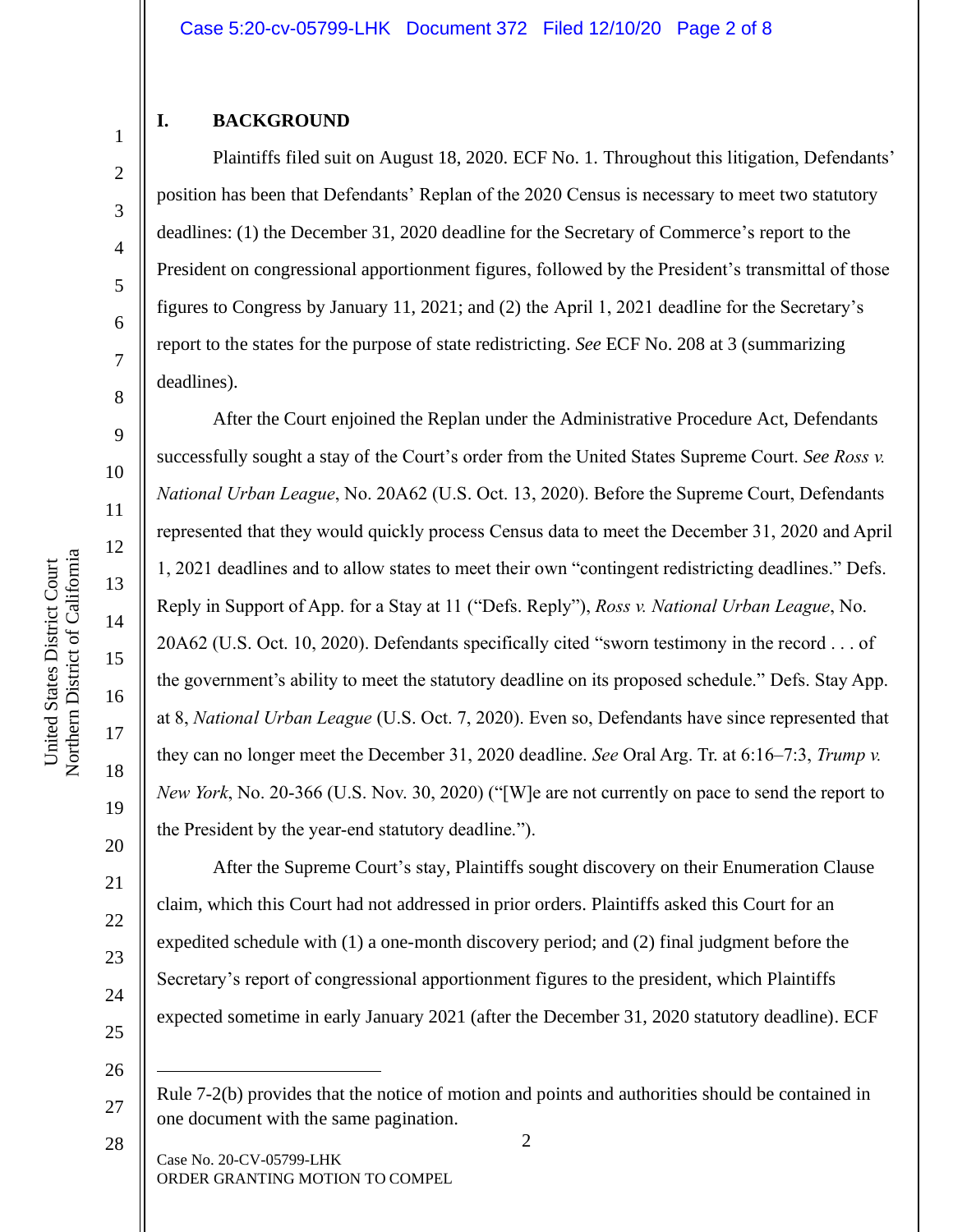No. 356 at 9. By contrast, Defendants proposed that (1) the case be stayed until the Bureau completed the 2020 Census or until Defendants' appeal of the Court's preliminary injunction were resolved; and (2) following a stay, there be a three-month discovery period. *Id.* at 10.

The Court's November 13, 2020 Order, which is incorporated by reference herein, explained why discovery should proceed and why such discovery should be limited. ECF No. 357. In the Order, the Court set an expedited schedule because of states' "contingent redistricting deadlines" and the difficulty of granting relief after the April 1, 2020 deadline for the Secretary's transmittal of redistricting data to the states. This schedule gave the parties eight weeks to engage in limited discovery. ECF No. 357 at 2. Because of the expedited schedule, the Court gave the parties 10 days to respond to Requests for Production and 14 days to start producing documents for which no objections were asserted. *Id.* 

16 The Court also significantly limited discovery in several ways. For instance, although the Federal Rules of Civil Procedure (the "Federal Rules") permit 10 depositions per side, the Court cut that number in half, permitting only 5 depositions. *See* Fed. R. Civ. P. 30(a)(1); ECF No. 357. Similarly, the Federal Rules permit 25 interrogatories per side, but the Court cut that number by 60%, permitting only 10 interrogatories. *See* Fed. R. Civ. P. 33(a)(1); ECF No. 357. Lastly, the Federal Rules permit an unlimited number of Requests for Admission ("RFAs") and Requests for Production ("RFPs"), but the Court permitted only 25 RFAs and 25 RFPs per side in the instant case. *See* Fed. R. Civ. P. 34, 36; ECF No. 357.

20 21 22 23 24 25 26 On December 9, 2020, the parties filed a joint case management statement. ECF No. 367. Plaintiffs stated that, although they had served RFPs on November 17, 2020, Defendants had only produced a limited set of documents, many of which were duplicates. ECF No. 367 at 2. As a result, Plaintiffs stated that they were unable to craft appropriately tailored interrogatories and RFAs. *Id.* at 2. That same day, Plaintiffs filed a motion to compel and a motion to shorten time and expedite. ECF Nos. 368, 369. On December 10, 2020, Defendants filed an opposition to Plaintiffs' motion to compel. ECF No. 371.

27 28

Case No. 20-CV-05799-LHK ORDER GRANTING MOTION TO COMPEL

1

2

3

4

5

6

7

8

9

10

11

12

13

14

15

17

18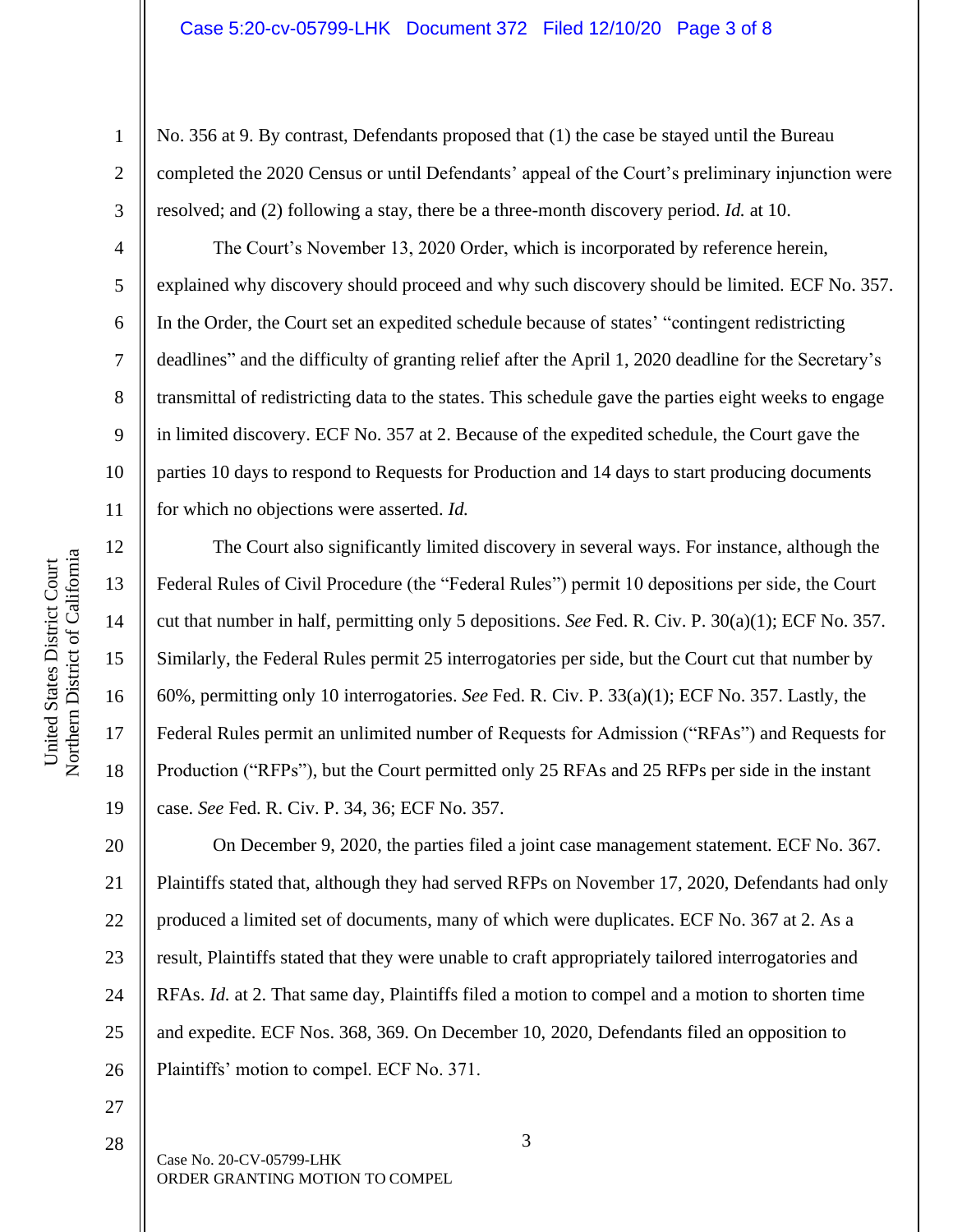### **II. DISCUSSION**

1

2

3

4

5

6

7

8

9

10

11

12

13

14

15

16

17

18

19

20

21

22

In brief, the Court grants Plaintiffs' motion to compel because the requested discovery is "relevant to any party's claim or defense and proportional to the needs of the case," Fed. R. Civ. P. 26(b)(1). The Court reaches this conclusion on four grounds.

First, the requested discovery goes to the heart of the Enumeration Clause claim in this case. Without the requested discovery, neither Plaintiffs nor the Court could ascertain whether the Replan bears "a reasonable relationship to the accomplishment of an actual enumeration" specifically, whether Defendants produced "a full, fair, and accurate count." Second Am. Compl. ¶¶ 461, 464, ECF No. 357 (quoting *Wisconsin v. City of N.Y.*, 517 U.S. 1, 20 (1996)). Time is also of the essence because of the states' redistricting deadlines—and the difficulty of granting relief after the April 1, 2020 deadline for the Secretary's transmittal of redistricting data to the states. Accordingly, the Court set an expedited schedule for timely resolving the parties' claims.

Defendants' production of documents so far has been inadequate. After Plaintiffs filed their RFPs on November 17, 2020, Defendants had 14 days, or until December 1, 2020, to start producing documents for which no objection was asserted. ECF No. 357 at 2. Nonetheless, on December 1, 2020, Defendants only produced 175 documents. Makker Decl., Exhs. 4, 5, ECF No. 368. On December 8, 2020, Defendants produced 516 documents. However, 391 documents (75% of the production) predate the Bureau's August 3, 2020 announcement of the Replan—and thus could not possibly address anomalies in Defendants' data processing, which began after Defendants concluded data collection on October 15, 2020. Moreover, of the 691 documents that Defendants have produced, 116 are calendar invites that contain no substantive information, and 221 are duplicates, including:

- 55 duplicative copies of the same presentation;
- 52 duplicative copies of the same Senior Management Agenda;
- 27 duplicative copies of the same document entitled "Status Reporting: Phased Restart for the 2020 Decennial Census (Periodic Reporting: Release for June 8, 2020)";
- 26 duplicative copies of the same document entitled "Status Reporting: 2020 Decennial Census – Executive Order 13880 (Release for June 8, 2020)";

Case No. 20-CV-05799-LHK ORDER GRANTING MOTION TO COMPEL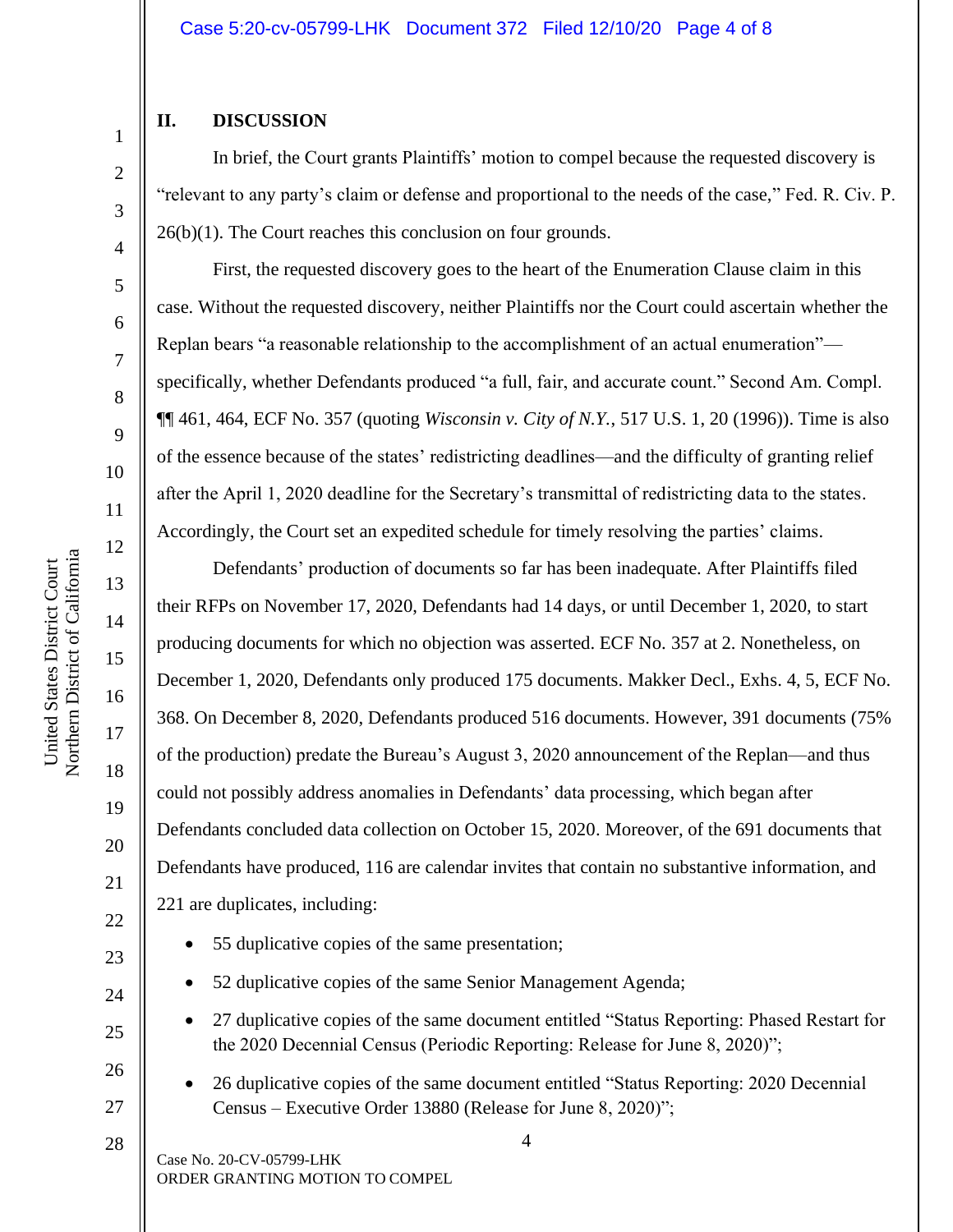- 24 duplicative copies of the same document entitled "Status Reporting: 2020 Decennial Census (Periodic Reporting: Release for June 8, 2020)";
- 22 duplicative copies of the same document entitled "Department of Commerce Second Term Key Priorities"; and
- 22 duplicative copies of the same document entitled "Status Reporting: Phased Restart for the 2020 Decennial Census."

Mot. at 2; Makker Decl., Exh. 6 (spreadsheet for calculating duplicates).

If that were not enough, Defendants have refused to include basic metadata for the produced documents. Specifically, Defendants have excluded information about each document's author, date, file name, recipient(s), and more—customary metadata that Defendants previously *included* when producing the administrative record in this case. Defendants have thus obfuscated the significance of their already insubstantial production. By doing so, Defendants have also violated Federal Rule of Civil Procedure 34(b)(2)(E)'s requirement that parties "must produce [electronic] documents as they are kept in the usual course of business or must organize and label them to correspond to the categories in the [discovery] request."

Second, the requested discovery is "proportional to the needs of the case." Fed. R. Civ. P. 26(b)(1). To assess proportionality, the Court "consider[s] the importance of the issues at stake in the action, the amount in controversy, the parties' relative access to relevant information, the parties' resources, the importance of the discovery in resolving the issues, and whether the burden or expense of the proposed discovery outweighs its likely benefit." *Id.* Here, all the Rule 26(b)(1) factors support Plaintiffs' motion. Specifically, considering each factor in turn:

- At stake here is the integrity of the 2020 Census, which determines the apportionment of political representation and the allocation of public funds.
- The amount in controversy is at least hundreds of billions of dollars. *See, e.g.*, U.S. Census Bureau, *Uses of Census Bureau Data in Federal Funds Distribution* at 3 (Sept. 2017).
- Only Defendants have access to relevant information, with the exception of sporadic leaks to Congress or the press.
- In screening and producing relevant information, Defendants can draw on the resources of the federal government.

Case No. 20-CV-05799-LHK ORDER GRANTING MOTION TO COMPEL

1

2

3

4

5

6

7

8

9

10

11

12

13

14

15

16

17

18

19

20

21

22

23

24

 $25$ 

26

27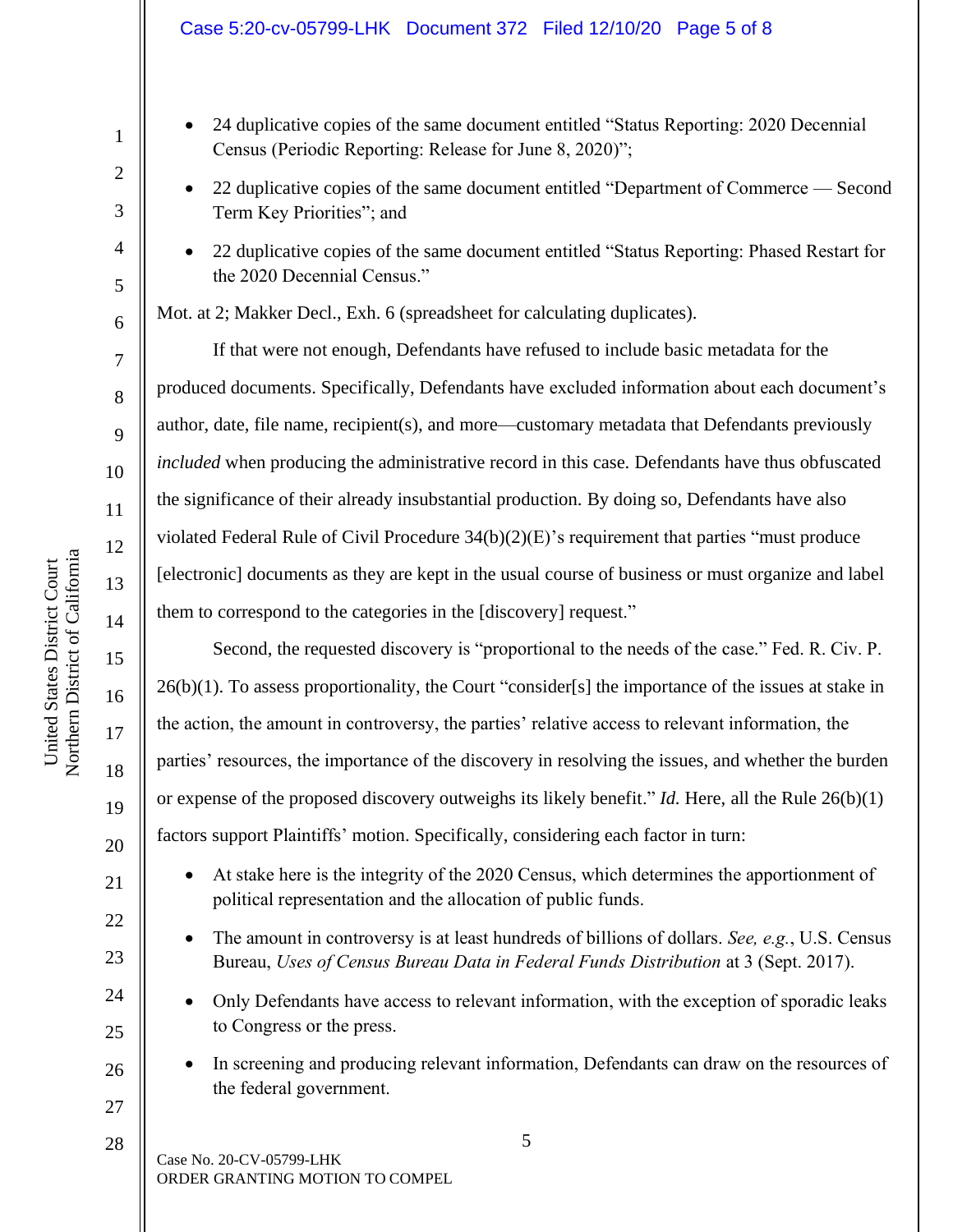#### Case 5:20-cv-05799-LHK Document 372 Filed 12/10/20 Page 6 of 8

- The production of relevant information is needed to resolve the issues in this important case, including the constitutionality of Defendants' truncated census count and data quality.
- The likely benefit of the proposed discovery significantly outweighs the expense. Without the proposed discovery, the parties and the Court would lack the information needed to timely resolve this case before the Secretary transmits redistricting data to the states, *see* 13 U.S.C. § 141(c), and the states redistrict pursuant to their statutory or constitutional deadlines. *See* Defs. Reply at 11. The expense of discovery, by contrast, would be (1) the cost of responding to Plaintiffs' tailored discovery requests after weeks of Defendants' selfinflicted delay; (2) and making available a Rule  $30(b)(6)$  witness who would ease discovery burdens by providing guidance on how Defendants organize documents.

Third, Defendants refused Plaintiffs' requests to meet and confer for two weeks, a time period that represents a quarter of the eight-week fact discovery period. *See* Makker Decl. Exh. 3 (email thread between counsel). Rather than meet confer on basic issues such as keyword search terms and date ranges, Defendants waited until December 1—the deadline for responding—and then produced 175 duplicate-laden documents. Mot. at 1. Defendants have told Plaintiffs that most of the data reports that Plaintiffs seek will not be produced until late December. Mot. at 2. Other documents, such as documents on the current status of data processing, have no estimated production date at all. *Id.* This delay prejudices Plaintiffs and flouts the Court's case schedule. Fact discovery ends on January 7, 2021 and expert reports are due January 24, 2021. If document production is not completed until the end of December, Plaintiffs will be unable to (1) conduct fact depositions; (2) issue tailored interrogatories or requests for admission; and (3) produce meaningful expert reports.

21 22 23 24  $25$ 26 27 Lastly, the requests in Plaintiffs' instant motion are reasonable, proportional, and tailored to longstanding requests from the House Committee on Oversight and Reform (the "Committee") and Government Accountability Office ("GAO"). Indeed, many of the requested documents may already have been collected by Defendants. Specifically, on November 19, 2020, the Committee sent a letter to the Census Bureau "seeking documents relating to [data] anomalies, the predicted delays they would cause, and their potential impact on the accuracy of the Census count." Letter from Chairwoman Carolyn B. Maloney to Secretary Wilbur L. Ross at 2 (Dec. 10, 2020). The

1

2

3

4

5

6

7

8

9

10

11

12

13

14

15

16

17

18

19

20

28

Case No. 20-CV-05799-LHK ORDER GRANTING MOTION TO COMPEL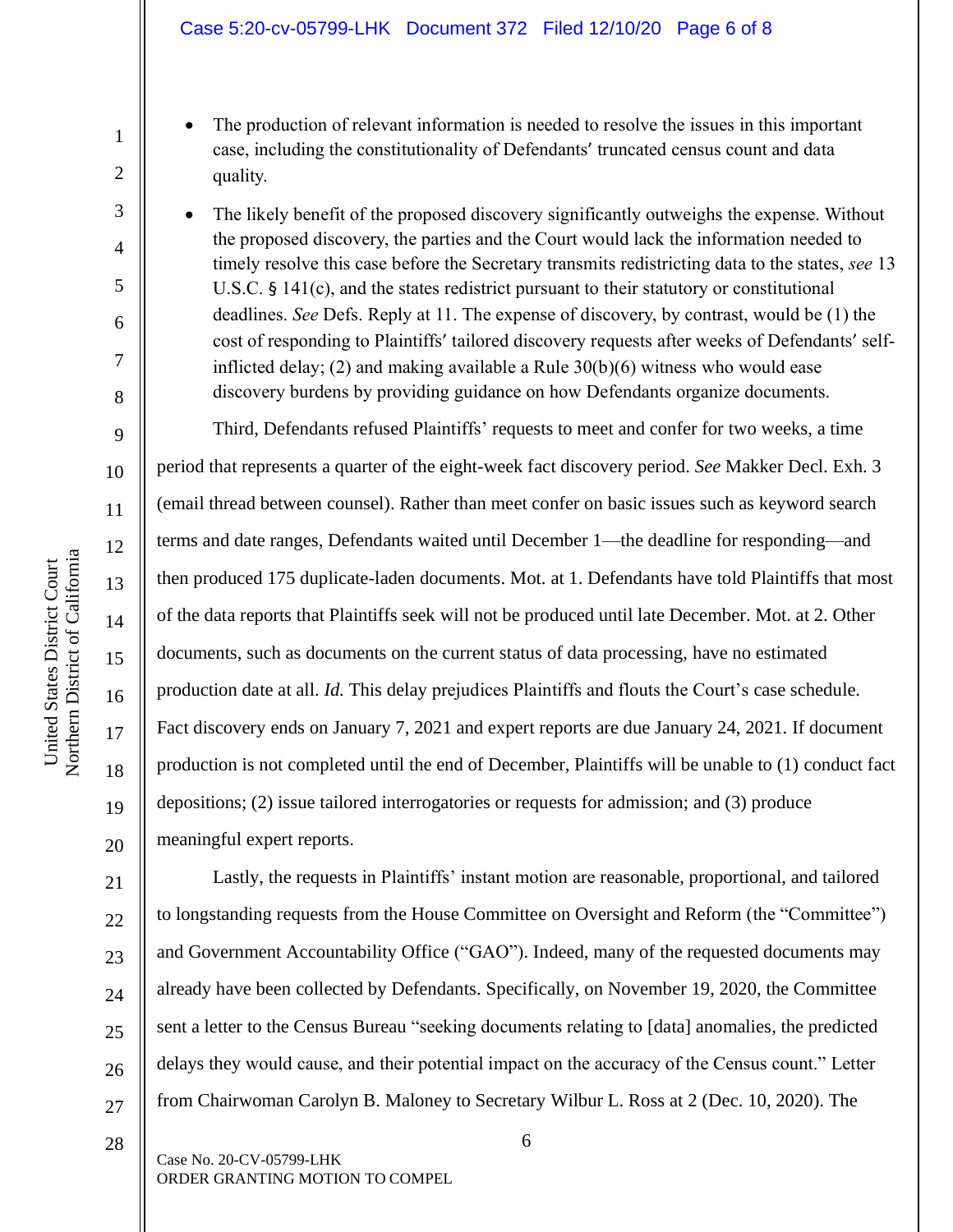#### Case 5:20-cv-05799-LHK Document 372 Filed 12/10/20 Page 7 of 8

1

2

3

4

5

6

7

8

16

17

18

19

20

21

letter asked for those documents by November 24, 2020. *Id.* On November 24, 2020, according to the chair of the Committee, the Census Bureau notified the Committee that "*documents responsive to the Committee's request had been submitted* to [the] General Counsel at the Department of Commerce, but had not been cleared for release due to 'concerns about ongoing litigation.'" *Id.* at 2 (emphasis added). <sup>2</sup> On December 2, 2020, the Committee sent to the Census Bureau another letter urging the production of documents. *Id.* Then today, the Committee subpoenaed Secretary Ross for documents "relating to grave data problems with the 2020 Census and the delays these problems have caused." *See id.* at 1.

9 10 11 12 13 14 15 Similarly, since August 5, 2020, the GAO has asked the Census Bureau for "documents relating to anomalies the Census Bureau has identified, the schedule for data collection and processing, and the risks associated with truncating or rushing that schedule." *Id.* at 6. As of today, however, the Census Bureau has not provided those documents to the GAO. *Id.* In sum, Defendants have had months to gather many data-related documents responsive to Plaintiffs' requests, and have in fact submitted many such documents to the Commerce Department's General Counsel.

# **III. CONCLUSION**

For the foregoing reasons, the Court GRANTS Plaintiffs' motion to shorten time and expedite and GRANTS Plaintiffs' motion to compel. Accordingly, the parties are ordered as follows:

• Defendants must produce by December 14, 2020:

Case No. 20-CV-05799-LHK ORDER GRANTING MOTION TO COMPEL

<sup>7</sup> 22 23 24 25 26 27 28 <sup>2</sup> Census Bureau Director Steven Dillingham avers that Chairwoman Maloney misunderstood his November 24, 2020 comments. *See* Dillingham Decl. ¶¶ 3–4, ECF No. 371. Specifically, Director Dillingham avers that "there was not, and there has never been, any separate set of documents that have been collected to respond to the Committee's" document requests. *Id.* ¶ 3. Rather, "the Bureau had created a single process to collect documents responsive to both sets of requests—the Committee's and Plaintiffs'." *Id.* ¶ 4. If credited, Director Dillingham's response still does not change the fact that Defendants have had nearly a month to collect and review the requested documents. Moreover, the GAO has requested the same documents since August 5, 2020. Thus, the Census Bureau has been on notice about these document requests for nearly five months.